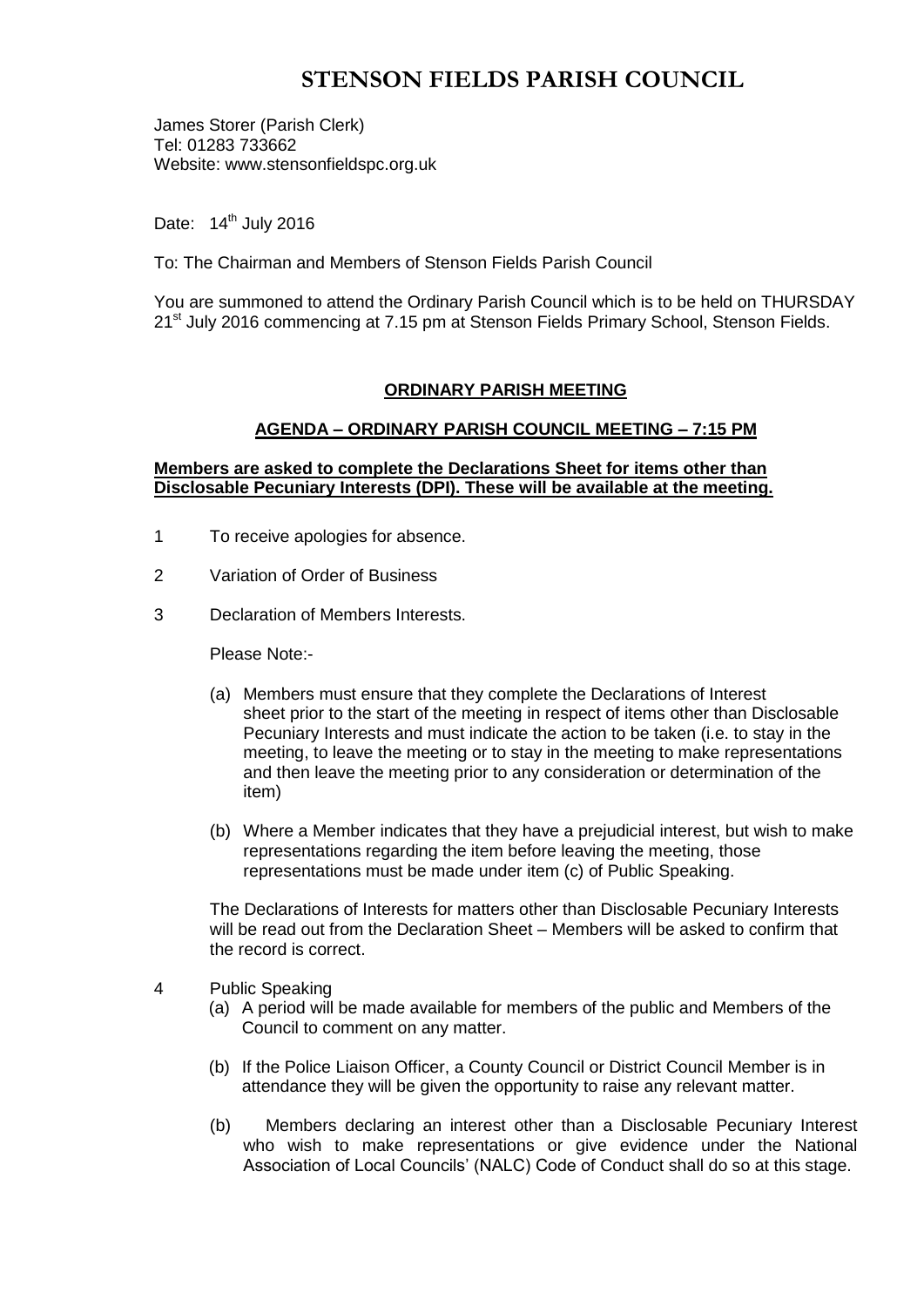- 5 To approve the Minutes of the Annual Meeting of the Parish Council on the 19<sup>th</sup> May 2016 (Minutes already circulated).
- 6 To approve the Minutes of the Annual Parish Meeting held on  $19<sup>th</sup>$  May 2016 (Copy already circulated)
- $7$  To approve the Minutes of the Ordinary Parish Meeting held on 16<sup>th</sup> June 2016 (copy already circulated)
- 8 To determine which items if any from Part 1 of the Agenda should be taken with the public excluded. If the Council decides to exclude the public it will be necessary to pass a resolution in the following terms: -

**"In view of the confidential nature of item …. to consider a resolution to exclude the press and public from the meeting in accordance with the Public Bodies (Admission to Meetings) Act 1960, s1, in order to discuss the item."** 

- 9 Chairman's Announcements and Reports. For the Chairman of the Parish Council to present any reports and attendances at formal functions
- 10 Report of the Clerk on: (a) Items from the last meeting
- 11 Correspondence

(a) Yvonne Waring (SDDC) – Offer of a concrete table tennis table for Fox Close, free of charge. Hard standing base is required, of which the Parish Council is asked to provide or to make a contribution currently estimated at £1500. Possible photo locations have been circulated.

- (b) DALC Circulars.
- (c ) SDDC Summer Activities 2016

(d ) SDDC Community Governance Review 2016 – Copy Circulated to Parish Councillors.

(e) Pension Regulatory update on auto-enrolment (staging date  $1<sup>st</sup>$  May 2017).

- 12 Finance
	- (a) Accounts for Payment
	- (b) Risk Assessments.
	- (c) To Receive Actual vs Budget Report for the period ending  $30<sup>th</sup>$  June 2016.
	- (d) To consider the proposal to set up online banking facility.
- 13 To consider Planning Applications

(a) Land Adjacent to 166 Wragley Way (cllr Lisewski).

- 14 Police Issues/Speed Limits/Road Safety
- 15 Saxon Gate at Newton Village Development, Stenson Road
- 16 Lengthsman Scheme
- 17 Environment (a) To consider areas which will benefit from planting of bulbs (Min 578/15) (b) To consider (632/16 E) the replacement of a bench with a memorial bench.
- 18 To receive any update on the proposed Parish Boundary Changes
- 19 Review of Ownership of Public Open Space Throughout the Parish of Stenson Fields (Cllr Fellows).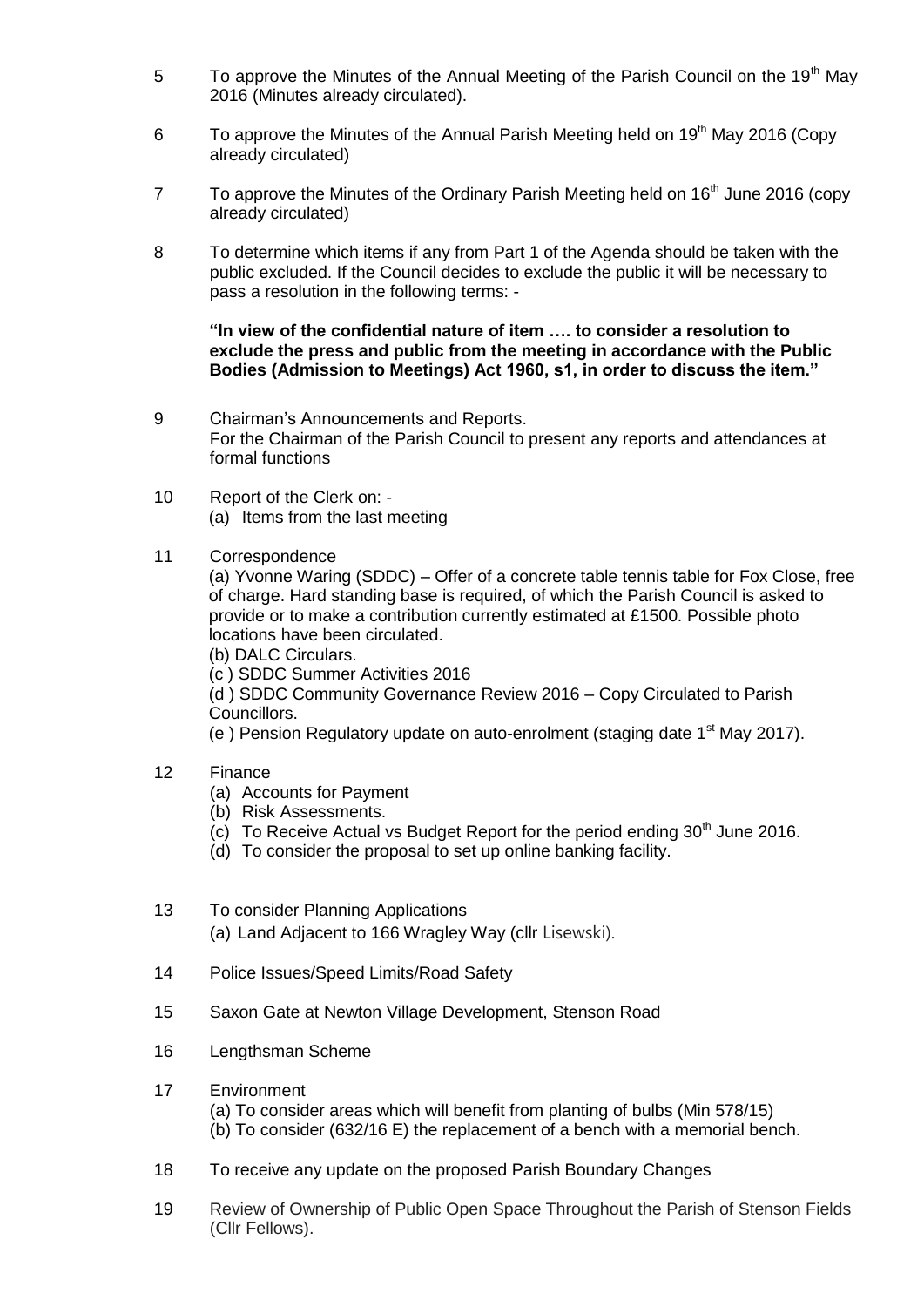20 Consultations

None

- 21 To receive feedback and reports from Council representatives on outside bodies
- 22 Items for information only
	- (a) Reports from Meetings attended Safer Neighbourhoods and Area Meeting  $-5<sup>th</sup>$  July 2016 at Repton Village Hall commencing at 6:15pm (b) Notification of Forthcoming Meetings.

### **CONFIDENTIAL INFORMATION**

- 23 To move the following resolution "That in view of the confidential nature of the business about to be transacted (in respect of the personal situation of an employee which could result in legal proceedings) it is advisable in the public interest, that the press and public be temporarily excluded and they are instructed to withdraw."
- 24 Date of next Parish Council meeting  $-15<sup>th</sup>$  September 2016.

## **CONFIDENTIAL SECTION**

Clerk's position